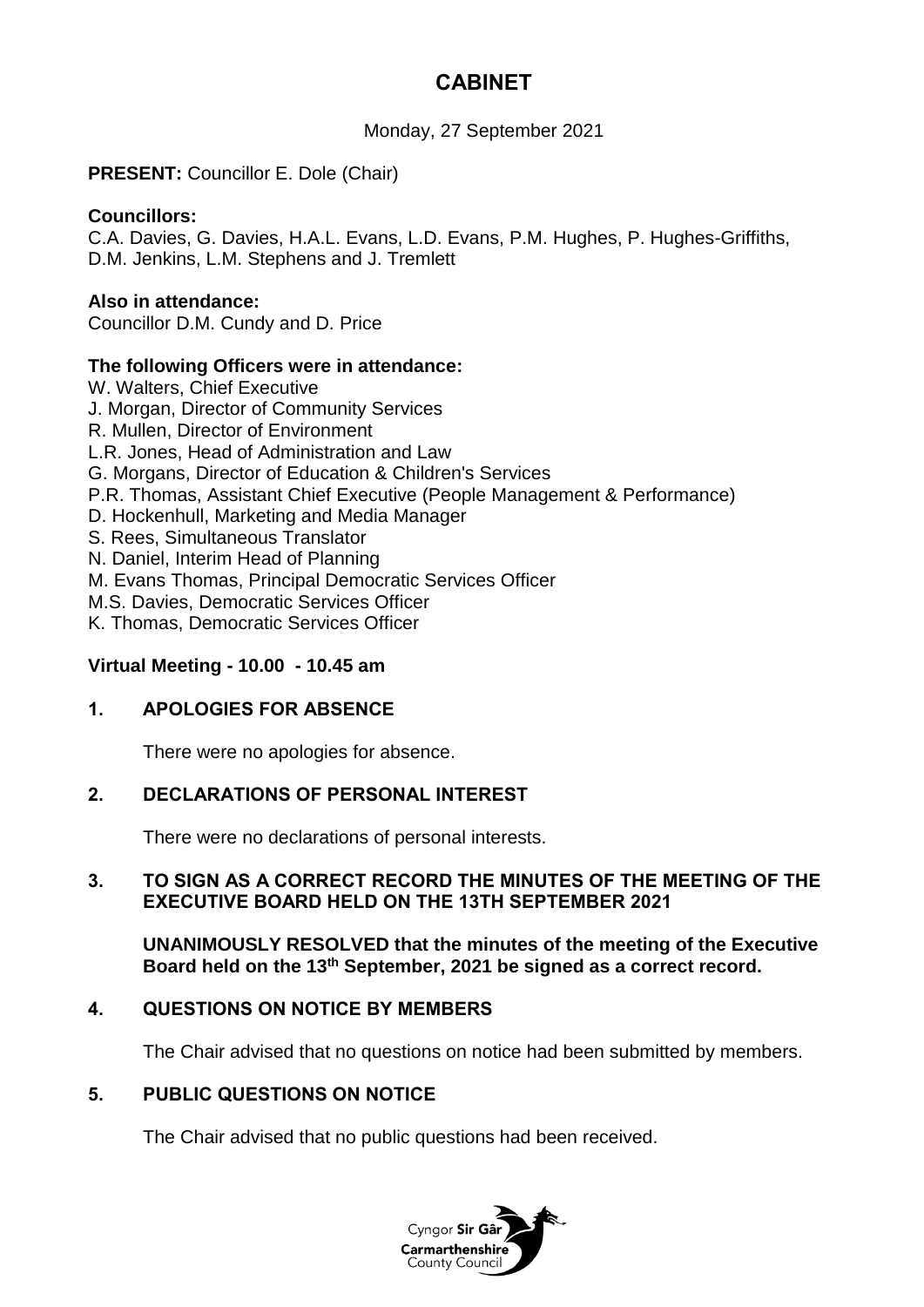## **6. CARMARTHENSHIRE COUNTY COUNCIL'S ANNUAL REPORT FOR 2020/21**

The Cabinet considered the Council's Annual Report for 2020/21, produced in accordance with the requirements of both the Local Government (Wales) Measure 2009 and the Well-being of Future Generations (Wales) Act 2015. It noted that the impact of Covid-19 on council services had meant it had not been possible this year for the report to act either as a progress report on performance or as a comparator with other local authorities. It therefore reflected on the actions the Council had taken to support its residents, communities and businesses throughout the pandemic

The Cabinet noted that with many staff having been redeployed to assist in the pandemic response and many working to aid recovery, the Council's priorities had been significantly amended to face the challenges presented by the pandemic. For those reasons, the Annual Report for 2020-21 had a different focus and approach to previous reports i.e:-

- Many of the actions and targets set for 2020/21 had been blindsided by the Coronavirus COVID-19 pandemic and an initial COVID-19 Community Impact Assessment had been published in September 2020 with individual services reporting their responses to Scrutiny Committees in the November / December 2020 cycle of meetings. When appropriate, the Community Impact Assessment on COVID-19 within Carmarthenshire would be updated.
- The Annual Report commenced with an overview of the COVID-19 Year and outlined some key responses and impacts.
- The Annual Report looked in turn at each of the Council's 15 Well-being Objectives and assessed the progress and adaptations that had been made during a difficult year.

With regard to Covid-19, the Cabinet noted that whilst the Council had a statutory duty to publish an Annual Report for 2020-21 by the 31<sup>st</sup> October 2021, there had been no relaxation on that duty despite the pandemic. As a result, it had not been possible to provide as much in-depth analysis and evaluation, as in previous years, due to some performance information not being gathered nationally as services focused on the pandemic response. There were also some gaps in the information usually provided, for instance, the Welsh Government had confirmed that comparative out-turn data would not be published for the 2019-20 and 2020- 21 periods. However, any updated information received would be included within the final report to be submitted to Council in October

## **UNANIMOUSLY RESOLVED TO RECOMMEND TO COUNCIL that the Council's Annual Report for 2020/21 be approved.**

## **7. MODERNISING EDUCATION PROGRAMME - MUTUAL INVESTMENT MODEL - DEED OF ADHERENCE**

The Cabinet was reminded that, at its meeting held on the 21<sup>st</sup> September, 2020 it had resolved to inter into a Strategic Partnering Agreement (SPA) with WEPCo Limited formed by the Welsh Government and Meridian Investments under the Mutual Investment Model of the 21<sup>st</sup> Century Schools Programme to facilitate the delivery of education and community facilities. It noted that following completion of the SPA, other Welsh Local Authorities and Further Education Institutions now had

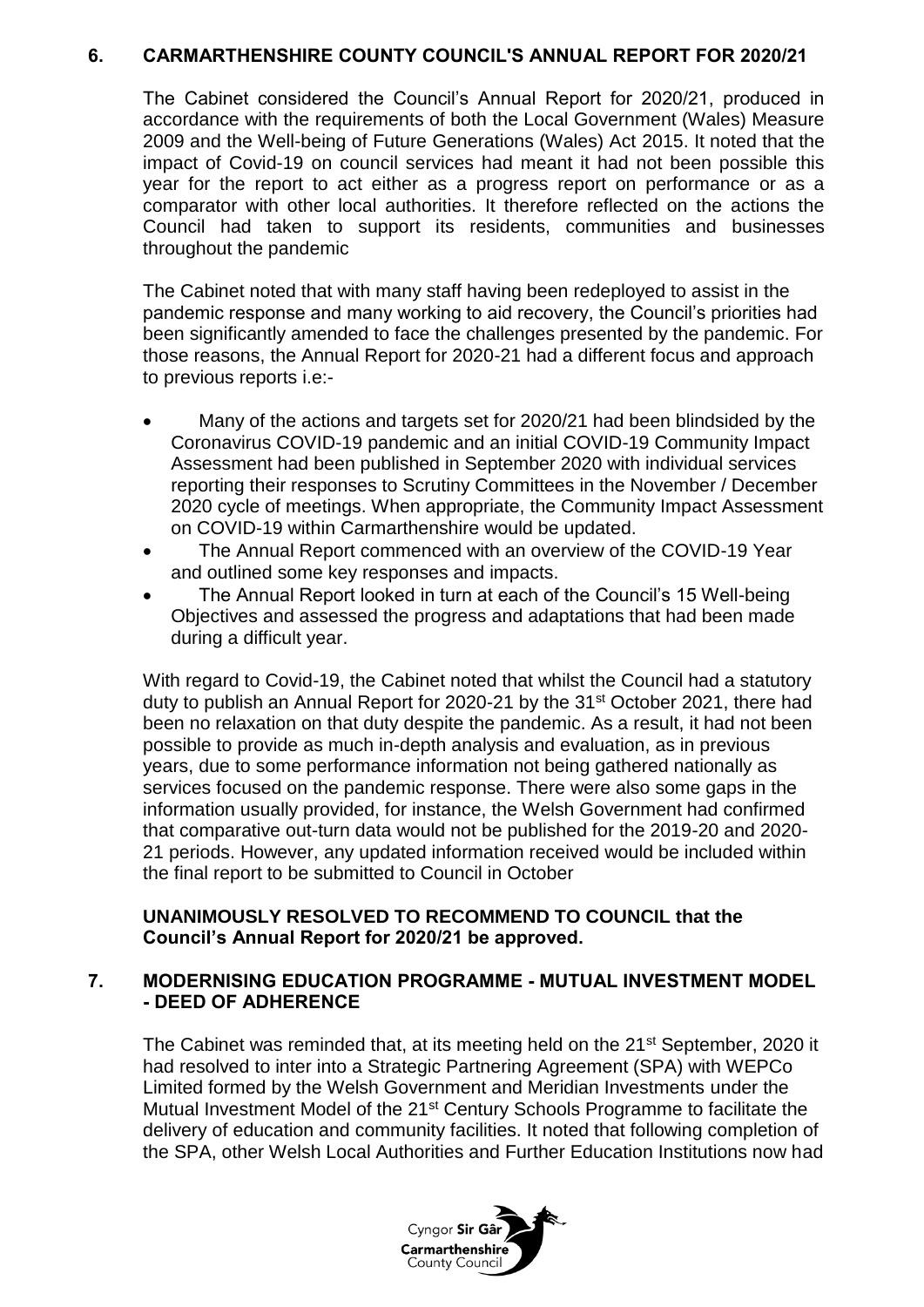a window to enter into a simple supplemental agreement thereto namely, a 'Deed of Adherance' that enabled them, from the date of execution, to agree with each person who was, or became a party to the SPA to be bound by the SPA (on the same terms and conditions)(\*Joining participants). If the Cabinet were to agree to enter into the deed, its completion was anticipated later in 2021

# **UNANIMOUSLY RESOLVED:-**

- **7.1 To approve the execution, delivery and performance of a supplemental agreement to the WEP Strategic Partnering Agreement dated 30th September 2020 (the "Deed of Adherence") in order that from the date of execution of the Deed of Adherence the Joining Participants are able to give effect to and be bound by the terms of the WEP Strategic Partnering Agreement dated 30th September 2020 as a party to it, to facilitate the delivery of a range of infrastructure services and the delivery of education and community facilities;**
- **7.2 To approve the terms of the Deed of Adherance as detailed Appendix A to the report and summarised in the report so as to give effect to the above recommendation;**
- **7.3 To note that the Deed of Adherance shall be executed as a deed and attested in accordance with Article 13.5 of the Constitution; and**
- **7.4 To note that, in agreeing to enter into the Deed of Adherence, aside from the addition of the Joining Participants as other Participants, this in no way alters the existing terms of the Strategic Partnering Agreement dated 30th September 2020 to which the Council is a party and is required to give effect to and be bound by**.

# **8. EDUCATION & CHILDREN SCRUTINY COMMITTEE - TASK AND FINISH GROUP INTERIM RECOMMENDATIONS REPORT SCHOOL ORGANISATION CONSULTATION PROCESS**

The Cabinet considered an Interim Recommendations Report, presented by the Chair of the Education and Children Scrutiny Committee Task and Finish Group on the School Organisation Consultation Process and how that fed into the Education and Children's Services Departments Plans on how it intended to consult, whilst being mindful that urgent solutions were required from the Welsh Government on school categorisation.

The scope and aims of the Task and Finish Review were:

- Review the current process of engaging and consulting with schools, pupils, parents and the public in terms of any proposed school changes;
- Identify national and international best practice on consultation and engagement;
- Review the way in which the Council's Strategic Objectives are communicated, consulted upon and understood by schools, pupils, parents and residents e.g. WESP and MEP;
- To formulate recommendations for consideration by the Cabinet

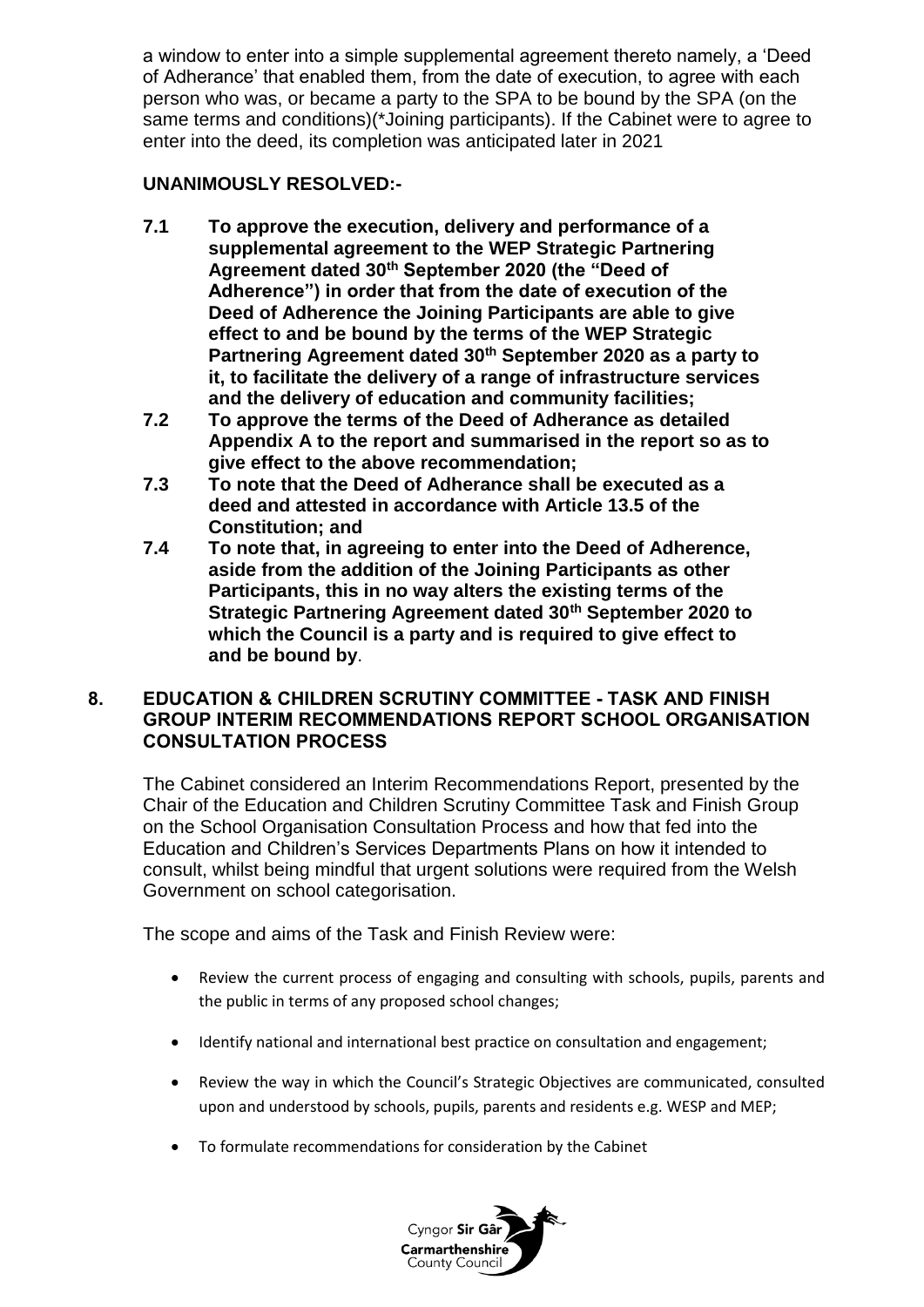The Cabinet noted that the group had split the review into two parts a) how the Authority engages and consults in developing its strategic plans (WESP, MET etc) and b) How the Authority engages and consults on specific school organisation proposals. The current interim report concentrated on a) above, incorporating six recommendations for consideration.

**UNANIMOUSLY RESOLVED that the Interim Recommendations Report of the Education and Children Scrutiny Committee's Task and Finish Group on the School Organisation Consultation process be endorsed.**

#### **9. ANY OTHER ITEMS OF BUSINESS THAT BY REASONS OF SPECIAL CIRCUMSTANCES THE CHAIR DECIDES SHOULD BE CONSIDERED AS A MATTER OF URGENCY PURSUANT TO SECTION 100B(4)(B) OF THE LOCAL GOVERNMENT ACT, 1972.**

The Chair advised that there were no items of urgent business.

# **10. EXCLUSION OF THE PUBLIC**

**UNANIMOUSLY RESOLVED, pursuant to the Local Government Act 1972, as amended by the Local Government (Access to Information) (Variation) (Wales) Order 2007, that the public be excluded from the meeting during consideration of the following items as the reports contained exempt information as defined in paragraph 14 of Part 4 of Schedule 12A to the Act.**

# **11. SWANSEA UNIVERSITY TRAINING FACILITIES AT PARC DEWI SANT**

**Following the application of the public interest test it was RESOLVED pursuant to the Act referred to in minute no. 10 above not to publicise the content of the report as it contained exempt information relating to the financial or business affairs of any particular person (including the Authority holding that information) (Paragraph 14 of Part 4 of Schedule 12A to the Act). The public interest test in respect of this report outweighed the public interest in disclosing the information in order to maintain confidentiality so as to not prejudice the completion of the transaction and the proposed lessee's business interests.**

The Cabinet considered a report on Swansea University Training Facilities at Parc Dewi Sant.

#### **UNANIMOUSLY RESOLVED:**

- **11.1 To note the progress of the discussions regarding delivery of the nurse training in St David's Park and the provision of a Health and Wellbeing Academy in Pentre Awel;**
- **11.2 To approve to continue with the development of the tender for the design of the Swansea University facilities at St David's Park. Initially design work to continue upon receipt of reassurance from the Vice Chancellor that plans are to be accepted by Swansea University Council in October;**
- **11.3 To approve the subsequent placing of the tender and engage a contractor once the Head of Terms for both St David's Park**